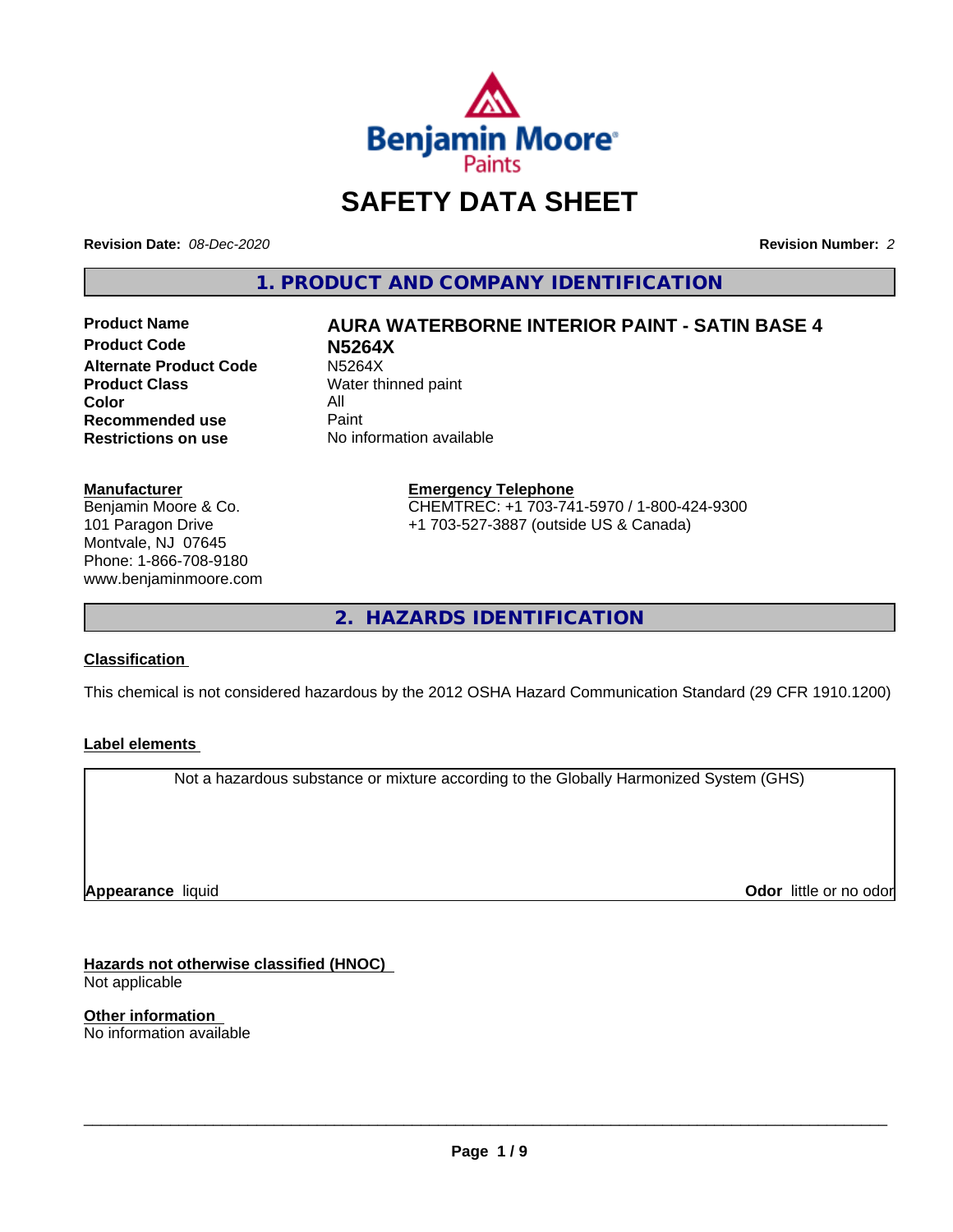**WARNING:** This product contains isothiazolinone compounds at levels of <0.1%. These substances are biocides commonly found in most paints and a variety of personal care products as a preservative. Certain individuals may be sensitive or allergic to these substances, even at low levels.

## **3. COMPOSITION INFORMATION ON COMPONENTS**

| Chemical<br>name     | <b>CAS No.</b>              | <br>…elar.<br>- 70 |
|----------------------|-----------------------------|--------------------|
| . .<br>. .<br>Kaolin | ა32-58-7<br>$\sim$          |                    |
| calcined<br>Kaolin   | – 68-4- ن<br>0.0000<br>6640 |                    |

|                                                  | 4. FIRST AID MEASURES                                                                                    |
|--------------------------------------------------|----------------------------------------------------------------------------------------------------------|
| <b>General Advice</b>                            | No hazards which require special first aid measures.                                                     |
| <b>Eye Contact</b>                               | Rinse thoroughly with plenty of water for at least 15 minutes and consult a<br>physician.                |
| <b>Skin Contact</b>                              | Wash off immediately with soap and plenty of water while removing all<br>contaminated clothes and shoes. |
| <b>Inhalation</b>                                | Move to fresh air. If symptoms persist, call a physician.                                                |
| Ingestion                                        | Clean mouth with water and afterwards drink plenty of water. Consult a physician<br>if necessary.        |
| <b>Most Important</b><br><b>Symptoms/Effects</b> | None known.                                                                                              |
| <b>Notes To Physician</b>                        | Treat symptomatically.                                                                                   |

**5. FIRE-FIGHTING MEASURES**

| Protective equipment and precautions for firefighters<br>As in any fire, wear self-contained breathing apparatus<br>pressure-demand, MSHA/NIOSH (approved or equivalent) |  |
|--------------------------------------------------------------------------------------------------------------------------------------------------------------------------|--|
| and full protective gear.                                                                                                                                                |  |
| Closed containers may rupture if exposed to fire or<br><b>Specific Hazards Arising From The Chemical</b><br>extreme heat.                                                |  |
| No.<br>Sensitivity to mechanical impact                                                                                                                                  |  |
| No.<br>Sensitivity to static discharge                                                                                                                                   |  |
| <b>Flash Point Data</b><br>Not applicable<br>Flash point (°F)<br>Flash Point (°C)<br>Not applicable<br>Not applicable<br><b>Method</b>                                   |  |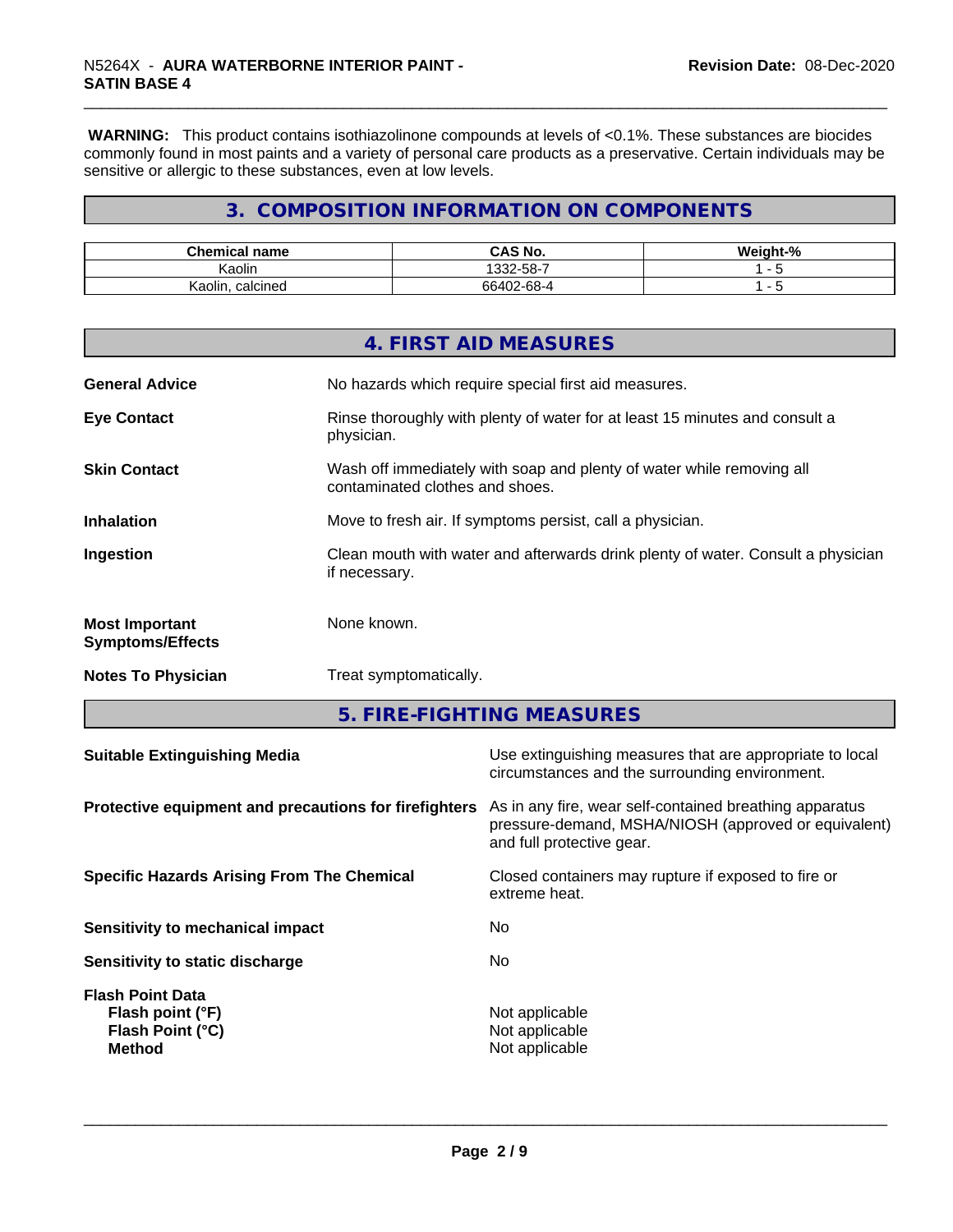#### **Flammability Limits In Air**

**Lower flammability limit:** Not applicable **Upper flammability limit:** Not applicable

**NFPA Health:** 1 **Flammability:** 0 **Instability:** 0 **Special:** Not Applicable

#### **NFPA Legend**

- 0 Not Hazardous
- 1 Slightly
- 2 Moderate
- 3 High
- 4 Severe

*The ratings assigned are only suggested ratings, the contractor/employer has ultimate responsibilities for NFPA ratings where this system is used.*

*Additional information regarding the NFPA rating system is available from the National Fire Protection Agency (NFPA) at www.nfpa.org.*

## **6. ACCIDENTAL RELEASE MEASURES**

| <b>Personal Precautions</b>      | Avoid contact with skin, eyes and clothing. Ensure adequate ventilation.                                                                                                         |  |
|----------------------------------|----------------------------------------------------------------------------------------------------------------------------------------------------------------------------------|--|
| <b>Other Information</b>         | Prevent further leakage or spillage if safe to do so.                                                                                                                            |  |
| <b>Environmental precautions</b> | See Section 12 for additional Ecological Information.                                                                                                                            |  |
| <b>Methods for Cleaning Up</b>   | Soak up with inert absorbent material. Sweep up and shovel into suitable<br>containers for disposal.                                                                             |  |
|                                  | 7. HANDLING AND STORAGE                                                                                                                                                          |  |
| <b>Handling</b>                  | Avoid contact with skin, eyes and clothing. Avoid breathing vapors, spray mists or<br>sanding dust. In case of insufficient ventilation, wear suitable respiratory<br>equipment. |  |
| <b>Storage</b>                   | Keep container tightly closed. Keep out of the reach of children.                                                                                                                |  |
| <b>Incompatible Materials</b>    | No information available                                                                                                                                                         |  |
|                                  |                                                                                                                                                                                  |  |

## **8. EXPOSURE CONTROLS/PERSONAL PROTECTION**

#### **Exposure Limits**

| <b>Chemical name</b> | <b>ACGIH TLV</b>                                           | <b>OSHA PEL</b>              |
|----------------------|------------------------------------------------------------|------------------------------|
| Kaolin               | TWA: $2 \text{ mg/m}^3$ particulate matter                 | 15 mg/m <sup>3</sup> - TWA   |
|                      | containing no asbestos and <1%                             | 5 mg/m <sup>3</sup> - TWA    |
|                      | crystalline silica, respirable particulate                 |                              |
|                      | matter                                                     |                              |
| Kaolin, calcined     | STEL: 10 mg/m $3$ Zr                                       | $5 \text{ mg/m}^3$ - TWA     |
|                      | TWA: 5 mg/m <sup>3</sup> Zr TWA: 0.02 mg/m <sup>3</sup> Mn | $5 \text{ mg/m}^3$ - Ceiling |
|                      | respirable particulate matter                              |                              |
|                      | TWA: 0.1 mg/m <sup>3</sup> Mn inhalable                    |                              |
|                      | particulate matter                                         |                              |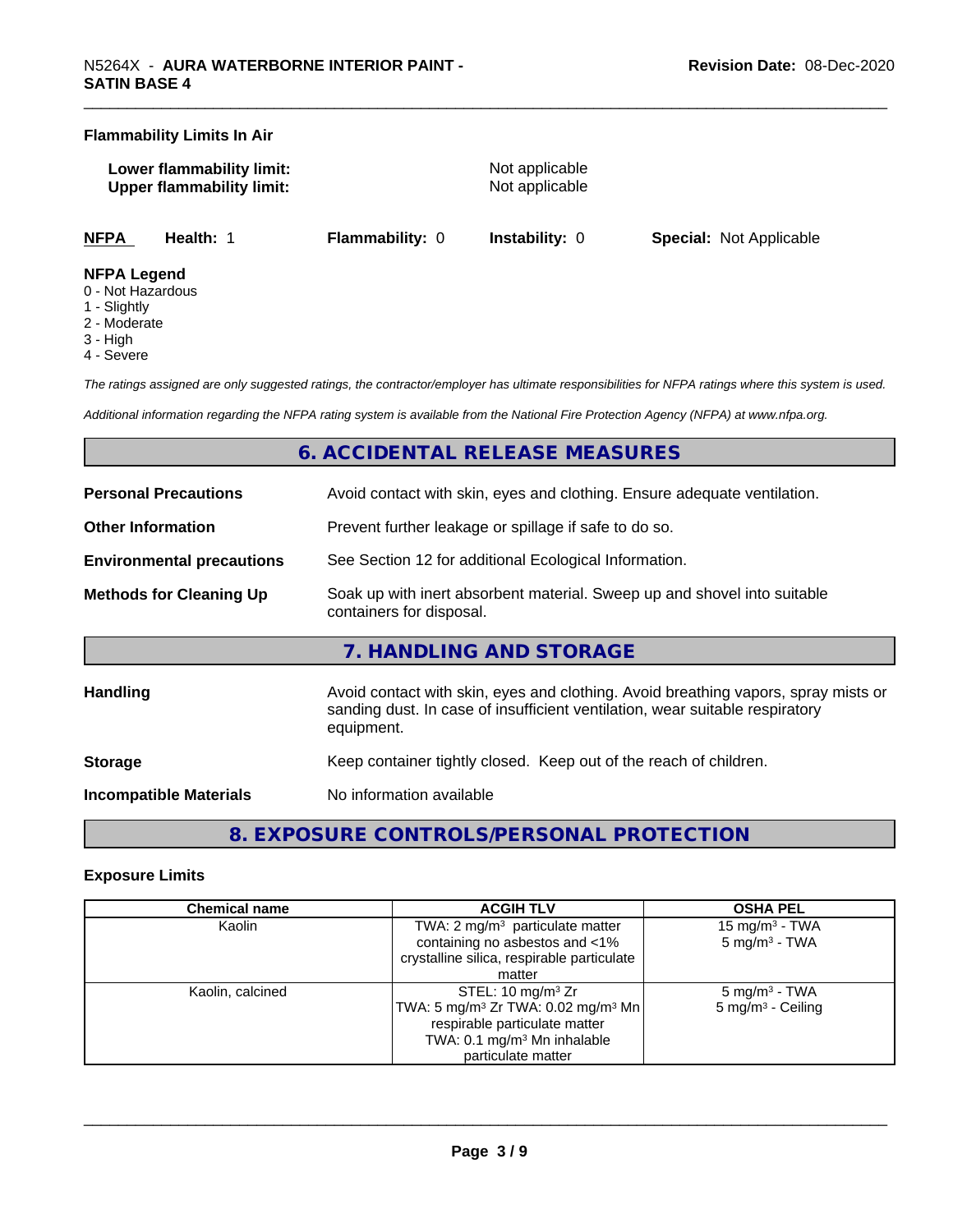#### **Legend**

ACGIH - American Conference of Governmental Industrial Hygienists Exposure Limits OSHA - Occupational Safety & Health Administration Exposure Limits N/E - Not Established

| <b>Engineering Measures</b>          | Ensure adequate ventilation, especially in confined areas.                                                                          |  |  |
|--------------------------------------|-------------------------------------------------------------------------------------------------------------------------------------|--|--|
| <b>Personal Protective Equipment</b> |                                                                                                                                     |  |  |
| <b>Eye/Face Protection</b>           | Safety glasses with side-shields.                                                                                                   |  |  |
| <b>Skin Protection</b>               | Protective gloves and impervious clothing.                                                                                          |  |  |
| <b>Respiratory Protection</b>        | In case of insufficient ventilation wear suitable respiratory equipment.                                                            |  |  |
| <b>Hygiene Measures</b>              | Avoid contact with skin, eyes and clothing. Remove and wash contaminated<br>clothing before re-use. Wash thoroughly after handling. |  |  |

#### **9. PHYSICAL AND CHEMICAL PROPERTIES**

**Appearance** liquid **Odor** little or no odor **Odor Threshold No information available No information available Density (lbs/gal)** 8.8 - 9.2<br> **Specific Gravity** 8.8 - 1.10 **Specific Gravity pH pH**  $\blacksquare$ **Viscosity (cps)** No information available **Solubility(ies)** No information available **Water solubility** No information available **Evaporation Rate No information available No information available Vapor pressure** No information available **No information available Vapor density**<br> **We Solids**<br>
We Solids
25 - 45 Wt. % Solids **Vol. % Solids** 30 - 40 **Wt. % Volatiles** 55 - 65 **Vol. % Volatiles VOC Regulatory Limit (g/L)** 0 **Boiling Point (°F)** 212 **Boiling Point (°C)** 100 **Freezing point (°F)** 32 **Freezing Point (°C)** 0 **Flash point (°F)**<br> **Flash Point (°C)**<br> **Flash Point (°C)**<br> **Not** applicable<br>
Not applicable **Flash Point (°C)**<br>Method **Flammability (solid, gas)**<br> **Upper flammability limit:**<br>
Upper flammability limit: **Upper flammability limit:**<br> **Lower flammability limit:**<br>
Not applicable<br>
Not applicable **Lower flammability limit: Autoignition Temperature (°F)** No information available **Autoignition Temperature (°C)** No information available **Decomposition Temperature (°F)** No information available **Decomposition Temperature (°C)** No information available **Partition coefficient** No information available

**Not applicable**<br>Not applicable

## **10. STABILITY AND REACTIVITY**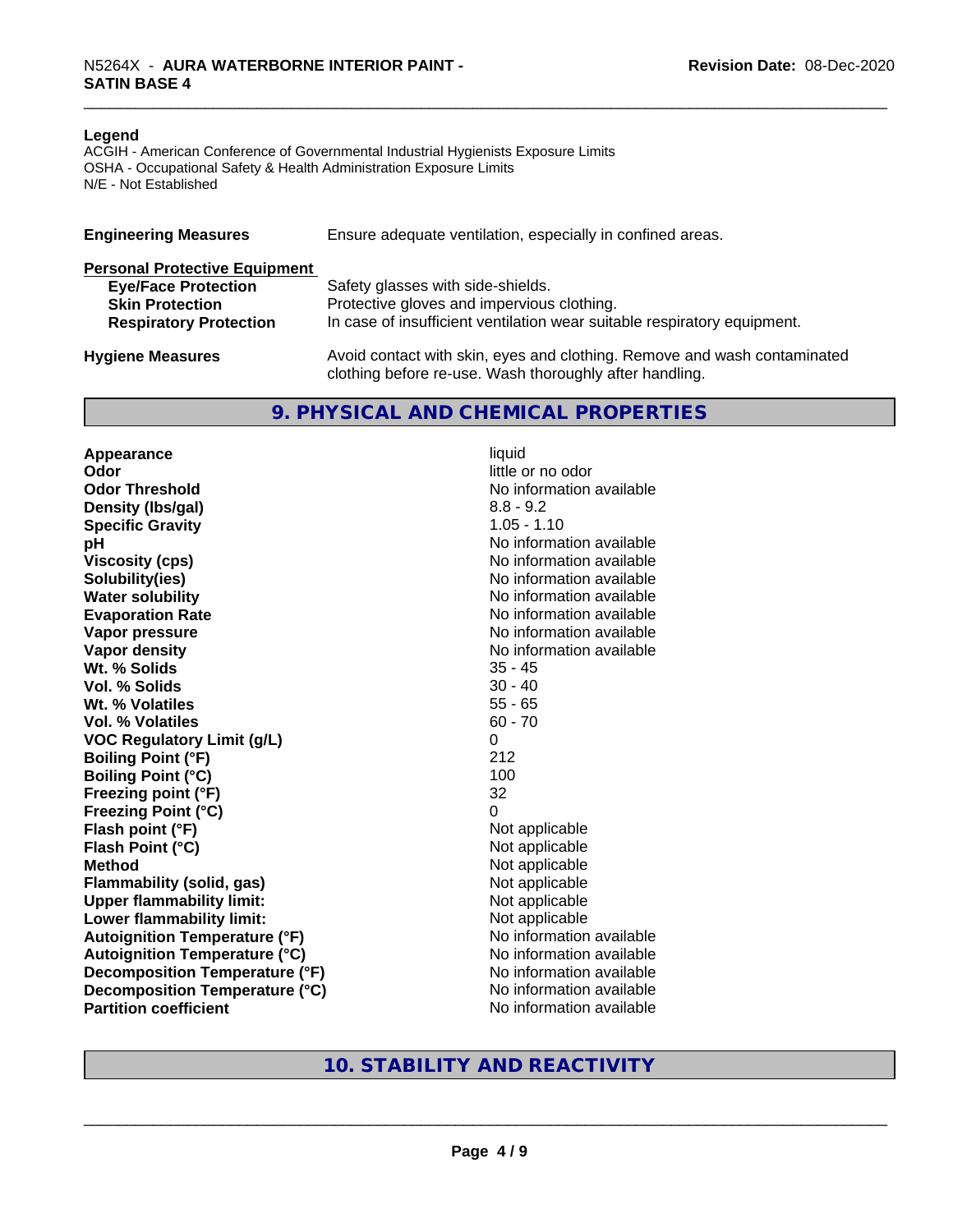| <b>Reactivity</b>                       | Not Applicable                           |
|-----------------------------------------|------------------------------------------|
| <b>Chemical Stability</b>               | Stable under normal conditions.          |
| <b>Conditions to avoid</b>              | Prevent from freezing.                   |
| <b>Incompatible Materials</b>           | No materials to be especially mentioned. |
| <b>Hazardous Decomposition Products</b> | None under normal use.                   |
| Possibility of hazardous reactions      | None under normal conditions of use.     |

## **11. TOXICOLOGICAL INFORMATION**

| <b>Product Information</b>                                                                                                                                                                                                                                                                                                                         |                                                                                                                                                                                                                                                                                                                                                                                                                                                                                                                                                      |  |
|----------------------------------------------------------------------------------------------------------------------------------------------------------------------------------------------------------------------------------------------------------------------------------------------------------------------------------------------------|------------------------------------------------------------------------------------------------------------------------------------------------------------------------------------------------------------------------------------------------------------------------------------------------------------------------------------------------------------------------------------------------------------------------------------------------------------------------------------------------------------------------------------------------------|--|
| Information on likely routes of exposure                                                                                                                                                                                                                                                                                                           |                                                                                                                                                                                                                                                                                                                                                                                                                                                                                                                                                      |  |
| <b>Principal Routes of Exposure</b>                                                                                                                                                                                                                                                                                                                | Eye contact, skin contact and inhalation.                                                                                                                                                                                                                                                                                                                                                                                                                                                                                                            |  |
| <b>Acute Toxicity</b>                                                                                                                                                                                                                                                                                                                              |                                                                                                                                                                                                                                                                                                                                                                                                                                                                                                                                                      |  |
| <b>Product Information</b>                                                                                                                                                                                                                                                                                                                         | No information available                                                                                                                                                                                                                                                                                                                                                                                                                                                                                                                             |  |
|                                                                                                                                                                                                                                                                                                                                                    | Symptoms related to the physical, chemical and toxicological characteristics                                                                                                                                                                                                                                                                                                                                                                                                                                                                         |  |
| <b>Symptoms</b>                                                                                                                                                                                                                                                                                                                                    | No information available                                                                                                                                                                                                                                                                                                                                                                                                                                                                                                                             |  |
|                                                                                                                                                                                                                                                                                                                                                    | Delayed and immediate effects as well as chronic effects from short and long-term exposure                                                                                                                                                                                                                                                                                                                                                                                                                                                           |  |
| Eye contact<br><b>Skin contact</b><br><b>Inhalation</b><br>Ingestion<br><b>Sensitization</b><br><b>Neurological Effects</b><br><b>Mutagenic Effects</b><br><b>Reproductive Effects</b><br><b>Developmental Effects</b><br><b>Target organ effects</b><br><b>STOT - single exposure</b><br><b>STOT - repeated exposure</b><br>Other adverse effects | May cause slight irritation.<br>Substance may cause slight skin irritation. Prolonged or repeated contact may dry<br>skin and cause irritation.<br>May cause irritation of respiratory tract.<br>Ingestion may cause gastrointestinal irritation, nausea, vomiting and diarrhea.<br>No information available<br>No information available.<br>No information available.<br>No information available.<br>No information available.<br>No information available.<br>No information available.<br>No information available.<br>No information available. |  |

#### **Numerical measures of toxicity**

**The following values are calculated based on chapter 3.1 of the GHS document**

#### **Component Information**

| $\sim$<br>:hemical<br>l name | <b>D50</b><br>$ r_{2} $ | $D^{\prime}$<br>DSU | C50<br>innaiai<br>. |
|------------------------------|-------------------------|---------------------|---------------------|
|                              |                         |                     |                     |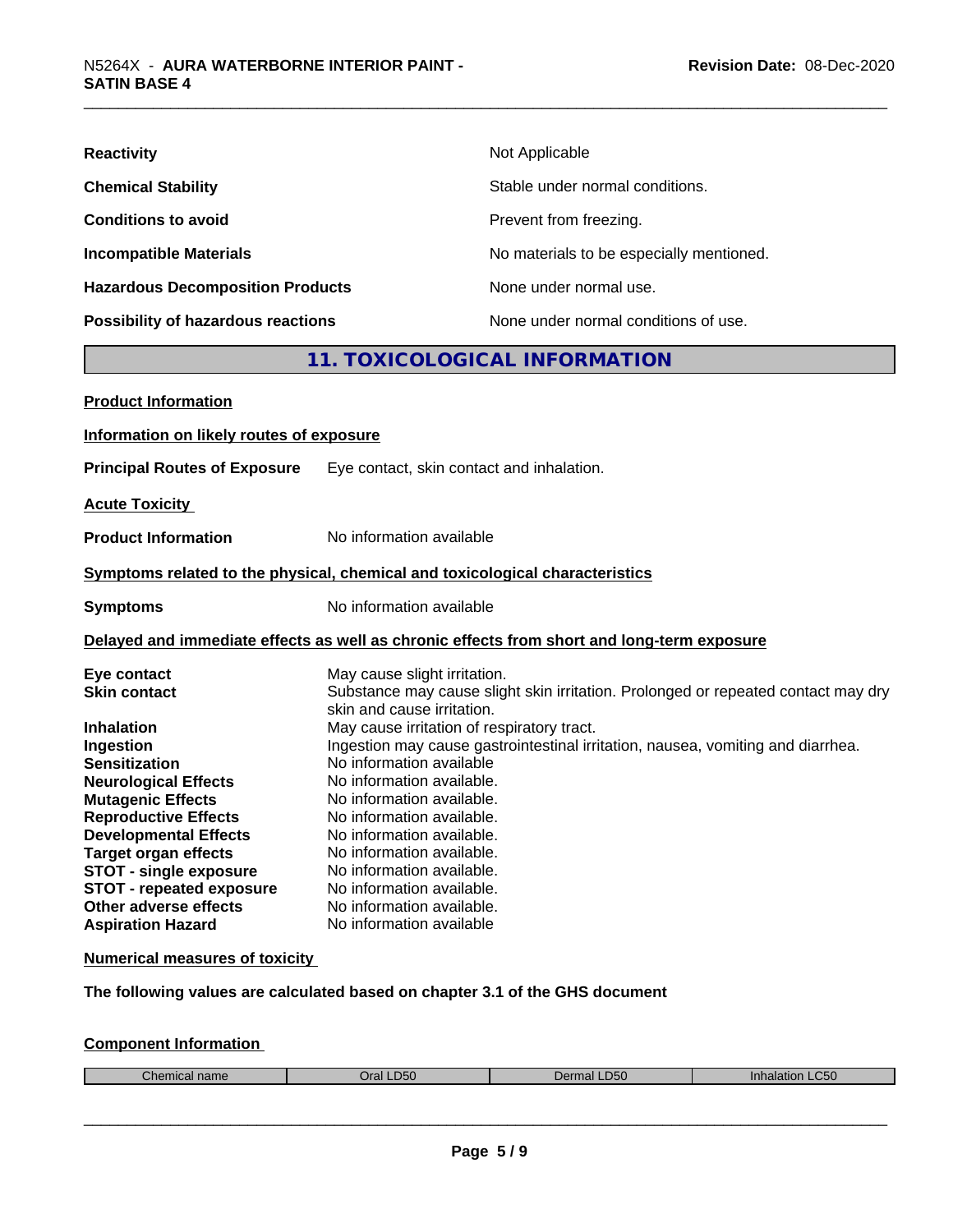## \_\_\_\_\_\_\_\_\_\_\_\_\_\_\_\_\_\_\_\_\_\_\_\_\_\_\_\_\_\_\_\_\_\_\_\_\_\_\_\_\_\_\_\_\_\_\_\_\_\_\_\_\_\_\_\_\_\_\_\_\_\_\_\_\_\_\_\_\_\_\_\_\_\_\_\_\_\_\_\_\_\_\_\_\_\_\_\_\_\_\_\_\_ N5264X - **AURA WATERBORNE INTERIOR PAINT - SATIN BASE 4**

| Kaolin<br>. აკ2-58-7 | Rat<br>5000<br>mg/kg | ' Rat<br>5000<br>ma/ko<br>$\cdot$ |  |
|----------------------|----------------------|-----------------------------------|--|

#### **Chronic Toxicity**

#### **Carcinogenicity**

*There are no known carcinogenic chemicals in this product above reportable levels.*

**12. ECOLOGICAL INFORMATION**

### **Ecotoxicity Effects**

The environmental impact of this product has not been fully investigated.

#### **Product Information**

#### **Acute Toxicity to Fish**

No information available

#### **Acute Toxicity to Aquatic Invertebrates**

No information available

#### **Acute Toxicity to Aquatic Plants**

No information available

#### **Persistence / Degradability**

No information available.

#### **Bioaccumulation**

No information available.

#### **Mobility in Environmental Media**

No information available.

#### **Ozone**

No information available

#### **Component Information**

#### **Acute Toxicity to Fish**

No information available

#### **Acute Toxicity to Aquatic Invertebrates**

No information available

#### **Acute Toxicity to Aquatic Plants**

No information available

## **13. DISPOSAL CONSIDERATIONS**

**Waste Disposal Method** Dispose of in accordance with federal, state, and local regulations. Local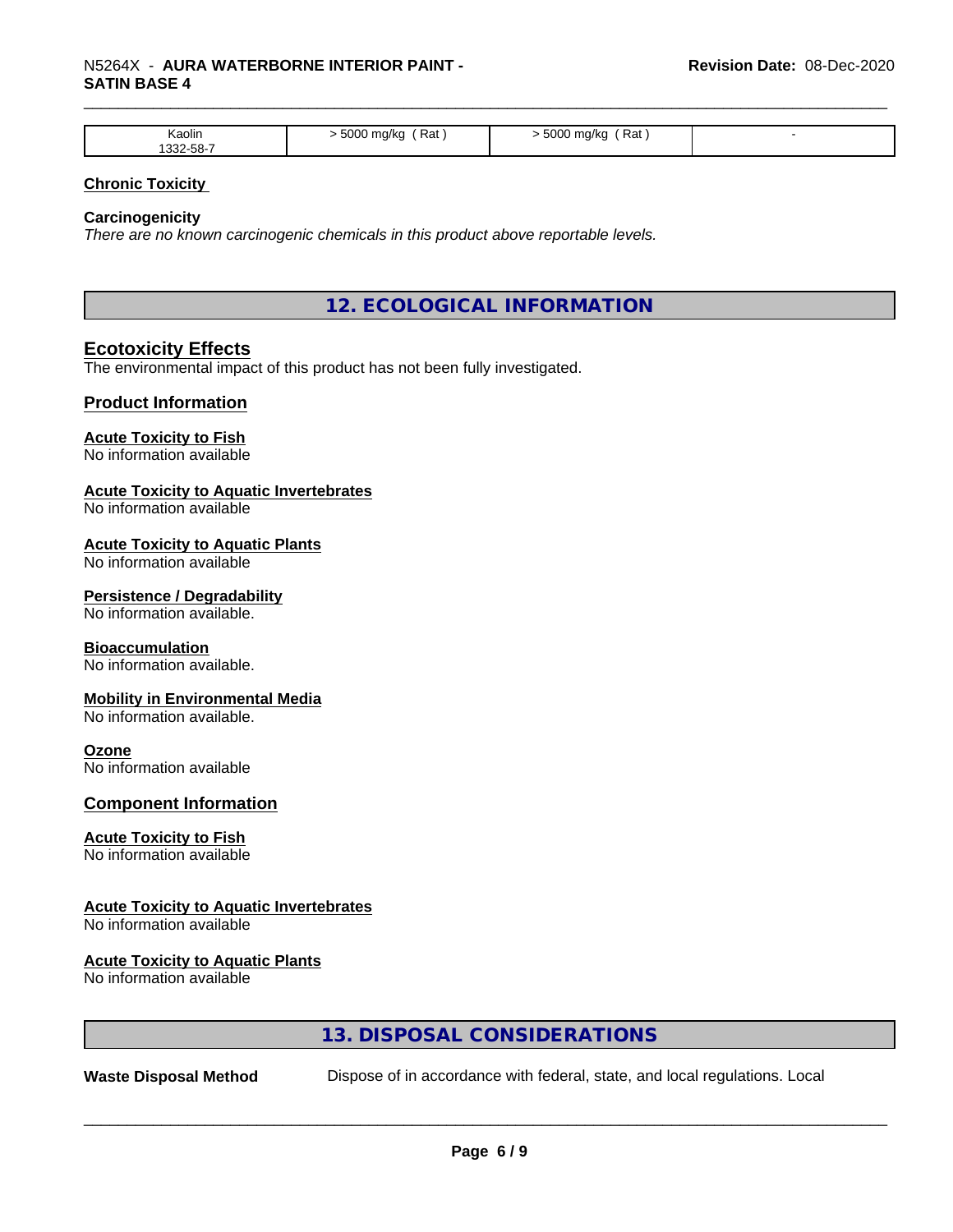requirements may vary, consult your sanitation department or state-designated environmental protection agency for more disposal options.

|                    | 14. TRANSPORT INFORMATION         |  |
|--------------------|-----------------------------------|--|
| <b>DOT</b>         | Not regulated                     |  |
| <b>ICAO / IATA</b> | Not regulated                     |  |
| <b>IMDG / IMO</b>  | Not regulated                     |  |
|                    | <b>15. REGULATORY INFORMATION</b> |  |

## **International Inventories**

| <b>TSCA: United States</b> | Yes - All components are listed or exempt. |
|----------------------------|--------------------------------------------|
| <b>DSL: Canada</b>         | No - Not all of the components are listed. |
|                            | One or more component is listed on NDSL.   |

### **Federal Regulations**

#### **SARA 311/312 hazardous categorization**

| No. |
|-----|
| Nο  |
| No. |
| Nο  |
| N٥  |
|     |

#### **SARA 313**

Section 313 of Title III of the Superfund Amendments and Reauthorization Act of 1986 (SARA). This product contains a chemical or chemicals which are subject to the reporting requirements of the Act and Title 40 of the Code of Federal Regulations, Part 372:

| <b>Chemical name</b> | CAS No.    | Weight-% | <b>CERCLA/SARA 313</b>     |
|----------------------|------------|----------|----------------------------|
|                      |            |          | (de minimis concentration) |
| Kaolin.<br>calcined  | 66402-68-4 |          |                            |

#### **Clean Air Act,Section 112 Hazardous Air Pollutants (HAPs) (see 40 CFR 61)**

This product contains the following HAPs:

| <b>Chemical name</b> | CAS No.    | Weight-% | <b>Hazardous Air Pollutant</b> |
|----------------------|------------|----------|--------------------------------|
|                      |            |          | (HAP)                          |
| Kaolin, calcined     | 66402-68-4 | 1 - 5    | ∟isted                         |

#### **US State Regulations**

#### **California Proposition 65**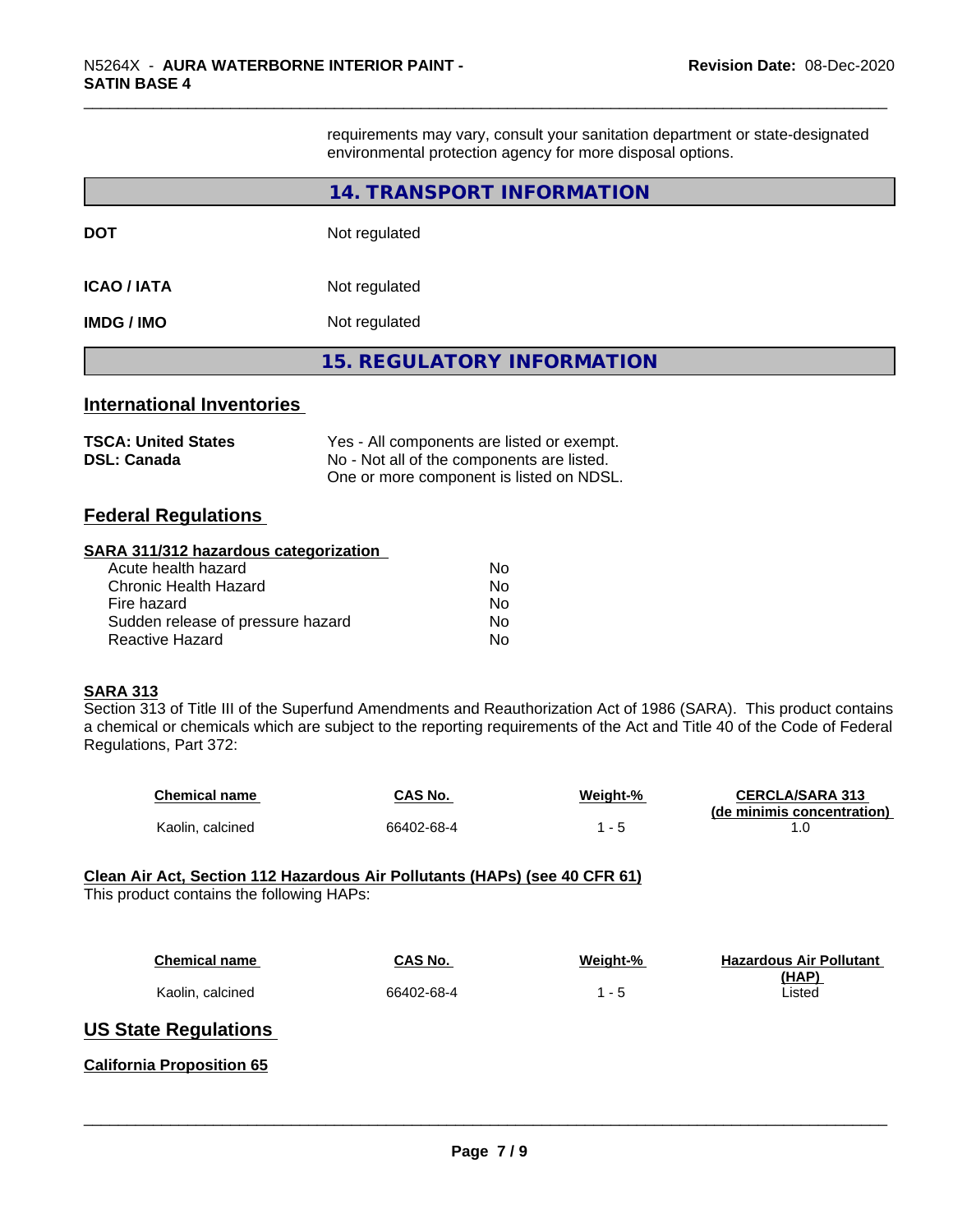## **WARNING:** Cancer and Reproductive Harm– www.P65warnings.ca.gov

#### **State Right-to-Know**

| Chamisa.<br>name<br>этнса<br>۱۳ اپ | www.c | Jersev<br>— Ne™ | <b>Insvlvania</b> |
|------------------------------------|-------|-----------------|-------------------|
| Kaolir                             |       |                 |                   |
| calcined<br>Kaolir                 |       |                 |                   |

#### **Legend**

X - Listed

## **16. OTHER INFORMATION**

| HMIS                                                 | Health: | <b>Flammability: 0</b> | <b>Reactivity: 0</b> | $PPE: -$ |  |
|------------------------------------------------------|---------|------------------------|----------------------|----------|--|
| <b>HMIS Legend</b><br>$\bigcap$ $M(x)$ and $\bigcup$ |         |                        |                      |          |  |

- 0 Minimal Hazard
- 1 Slight Hazard
- 2 Moderate Hazard
- 3 Serious Hazard
- 4 Severe Hazard
- \* Chronic Hazard
- X Consult your supervisor or S.O.P. for "Special" handling instructions.

*Note: The PPE rating has intentionally been left blank. Choose appropriate PPE that will protect employees from the hazards the material will present under the actual normal conditions of use.*

*Caution: HMISÒ ratings are based on a 0-4 rating scale, with 0 representing minimal hazards or risks, and 4 representing significant hazards or risks. Although HMISÒ ratings are not required on MSDSs under 29 CFR 1910.1200, the preparer, has chosen to provide them. HMISÒ ratings are to be used only in conjunction with a fully implemented HMISÒ program by workers who have received appropriate HMISÒ training. HMISÒ is a registered trade and service mark of the NPCA. HMISÒ materials may be purchased exclusively from J. J. Keller (800) 327-6868.*

 **WARNING!** If you scrape, sand, or remove old paint, you may release lead dust. LEAD IS TOXIC. EXPOSURE TO LEAD DUST CAN CAUSE SERIOUS ILLNESS, SUCH AS BRAIN DAMAGE, ESPECIALLY IN CHILDREN. PREGNANT WOMEN SHOULD ALSO AVOID EXPOSURE.Wear a NIOSH approved respirator to control lead exposure. Clean up carefully with a HEPA vacuum and a wet mop. Before you start, find out how to protect yourself and your family by contacting the National Lead Information Hotline at 1-800-424-LEAD or log on to www.epa.gov/lead.

| <b>Prepared By</b>                               | <b>Product Stewardship Department</b><br>Benjamin Moore & Co.<br>101 Paragon Drive<br>Montvale, NJ 07645<br>800-225-5554 |  |
|--------------------------------------------------|--------------------------------------------------------------------------------------------------------------------------|--|
| <b>Revision Date:</b><br><b>Revision Summary</b> | 08-Dec-2020<br>Not available                                                                                             |  |

#### Disclaimer

The information contained herein is presented in good faith and believed to be accurate as of the effective date shown above. This information is furnished without warranty of any kind. Employers should use this information only as a